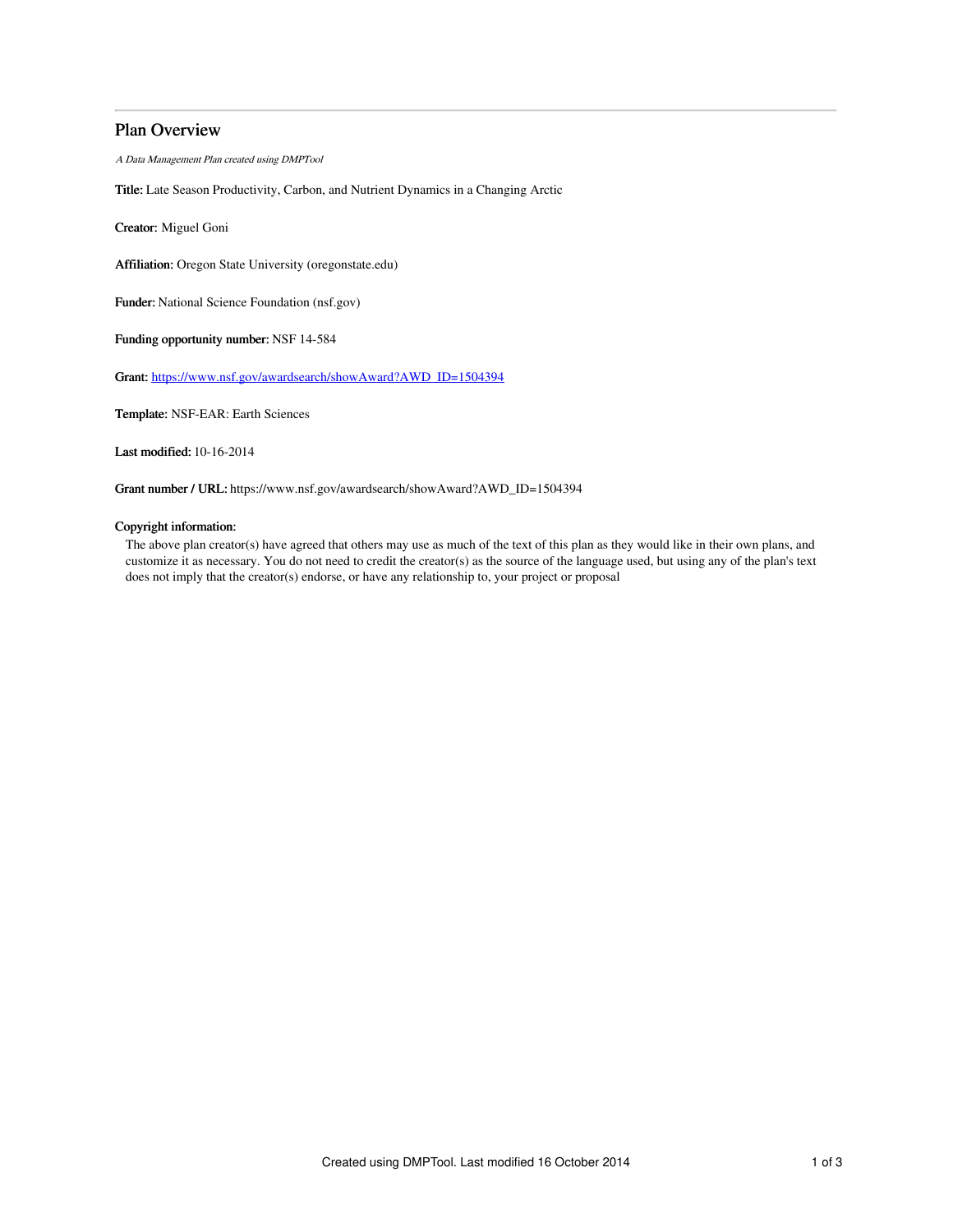## Types of data

#### Preservation of all data, samples, physical collections and other supporting materials needed for long-term earth science research and education is required of all EARsupported researchers.

Our project will yield extensive data sets of water chemistry as well as a large number of water/filter samples. Underway and hydrographic cast data include salinity, temperature, location, water depth, optical properties collected by sensors (e.g. chlorophyll fluorescence, CDOM, beam-attenuation). Analyses of waters samples will yield data on dissolved gases (O2, Ar, CO2), dissolved nutrients, dissolved inorganic carbon, total alkalinity, particulate and dissolved organic carbon, stable carbon isotopes and pigments. All water/filter samples will be given an ISGN number for tracking. All compositional data will be new and will be collected in spreadsheets.

### Data and metadata standards

#### Data archives must include easily accessible information about data holdings, including quality assessments, supporting ancillary information, and guidance and aids for locating and obtaining data.

Metadata will include date/time of collection, location (latitude, longitude, water depth) and description (e.g., type sample). The metadata will allow users to identify the location and collection history of each sample and provide the tools to map them.

#### Policies for access and sharing

It is the responsibility of researchers and organizations to make results, data, derived data products, and collections available to the research community in a timely manner and at a reasonable cost. In the interest of full and open access, data should be provided at the lowest possible cost to researchers and educators. This cost should, as a first principle, be no more than the marginal cost of filling a specific user request. Data may be made available for secondary use through submission to a national data center, publication in a widely available scientific journal, book or website, through the institutional archives that are standard for a particular discipline (e.g. IRIS for seismological<br>data, UNAVCO for GP data), or through oth is a significant change in type, location or frequency of such observations. Principal Investigators working in coordinated programs may establish (in consultation with other funding agencies and NSF) more stringent data submission procedures.

Data collected will be archived using the archival services provided by the Oregon State University Libraries. The OSU Libraries Research Data Services group is housed within the Center for Digital Scholarship and Services and provides guidance and support for all aspects of the data lifecycle, from planning data management strategy through preserving data at the conclusion of the project. Services are free of charge, and if funded we will partner with OSU Research Data services to archive our data and make it publically accessible before the end of the award or two years after collection, whichever comes first.

We plan to use OSU's digital repository (or "institutional repository") ScholarsArchive@OSU (SA@OSU) as a suitable archive and sharing mechanism for data. All items deposited into SA@OSU receive a persistent identifier (DOI or ARK), are freely available to anyone, and are full-text searchable, making them discoverable through Google, Google Scholar and other large search engines. We will work closely with OSU Resarch Data services to insure this process includes appropriate documentation and requirments for data integrity. Regarding the latter, we will follow the recommendations of the OSU Research Data services group and archive the final version of the datasets using open, non-proprietary formats such as text-based formats (e.g., ASCII), HDF and NetCDF) and multimedia formats such as JPEG 2000, MNG and PNG.

In addition, final data products from this project will be published in peer-reviewed scientific papers by the PIs, associated researchers, and the students involved with this project. Preliminary results will be presented at relevant national and international meetings as posters and/or talks. Data will be distributed to a variety of national databases including, the Advance Cooperative Arctic Data and Information Service (ACADIS) gateway (http://www.aoncadis.org/home.htm) to archive and preserve hydrographic and water sample data. ACADIS is being used primarily as repository for components of the Arctic Observing Network (AON), including physical, chemical and biological water column data that is highly complementary to the activities proposed here. However, non AON investigators are encouraged to submit their results for archival in ACADIS and we plan to do so if funded.

We also will share our data and results with the Distributed Biological Observatory (DBO) Program (http://www.arctic.noaa.gov/dbo/) and work closely with the DBO Data Subcommittees to insure timely and accurate data sharing. If funded we will plan to attend DBO workshops to present and discuss our results with the Arctic research community. In addition, the PIs will work with the Biological and Chemical Oceanography Data Management Office (BCO-DMO) (http://bco-dmo.org) staff to effectively archive water column data using this facility.

We foresee the use of these data by a variety of polar researchers and stakeholders interested in Arctic change. Instructions for apporpriate citation (e.g., principal investigator's names, NSF project number, etc.) will be included in the metadata and documentatioin sections of the data archivals.

## Policies and provisions for re-use, re-distribution

For those programs in which selected principle investigators have initial periods of exclusive data use, data should be made openly available as soon as possible, but no later than two (2) years after the data were collected. This period may be extended under exceptional circumstances, but only by agreement between the Principal Investigator and the National Science Foundation. For continuing observations or for long-term (multi-year) projects, data are to be made public annually.

We will follow NSF-EAR guidelines and will make data openly available as soon as possible, but no later than two (2) years after the data were collected or before the end of the award, whichever comes first. The PIs retain the right to use the datasets before opening them to wider use. We do not envision any other permission restrictions p[alced on the data once it becomes public.

## Plans for archiving and preservation of access

Remember - Data may be made available for secondary use through submission to a national data center, publication in a widely available scientific journal, book or website, through the institutional archives that are standard for a particular discipline (e.g. IRIS for seismological data, UNAVCO for GP data), or through other EAR-specified repositories.

Data collected will be archived using the archival services provided by the Oregon State University Libraries. The OSU Libraries Research Data Services group is housed